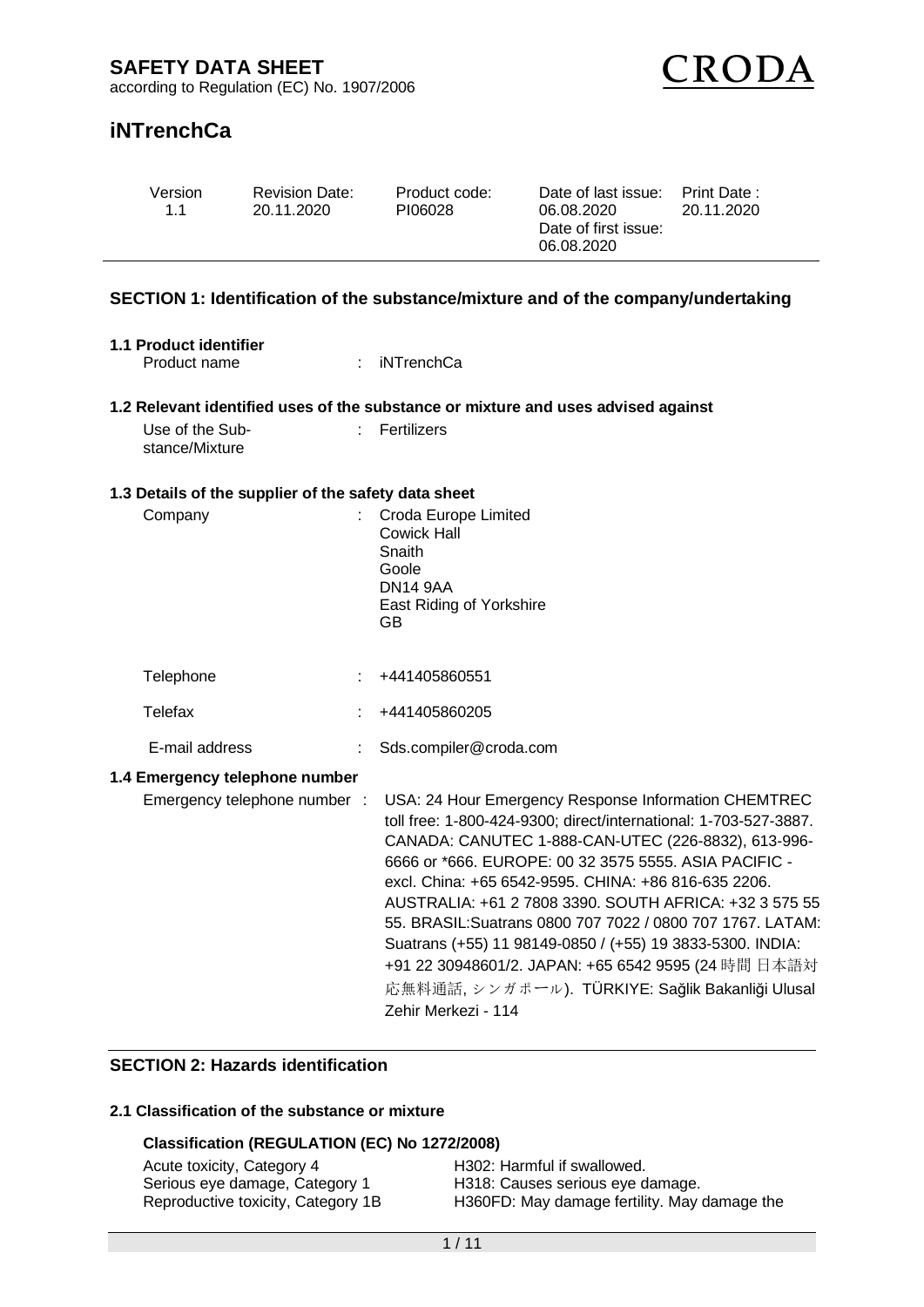

# **iNTrenchCa**

| Version<br>1.1           | <b>Revision Date:</b><br>20.11.2020      | Product code:<br>PI06028                                                         | Date of last issue:<br>06.08.2020<br>Date of first issue:<br>06.08.2020                                                                                                                                                               | Print Date:<br>20.11.2020 |
|--------------------------|------------------------------------------|----------------------------------------------------------------------------------|---------------------------------------------------------------------------------------------------------------------------------------------------------------------------------------------------------------------------------------|---------------------------|
|                          |                                          | unborn child.                                                                    |                                                                                                                                                                                                                                       |                           |
| 2.2 Label elements       |                                          |                                                                                  |                                                                                                                                                                                                                                       |                           |
|                          | Labelling (REGULATION (EC) No 1272/2008) |                                                                                  |                                                                                                                                                                                                                                       |                           |
| Hazard pictograms        |                                          |                                                                                  |                                                                                                                                                                                                                                       |                           |
| Signal word              |                                          | Danger                                                                           |                                                                                                                                                                                                                                       |                           |
| <b>Hazard statements</b> |                                          | Harmful if swallowed.<br>H302<br>H318<br><b>H360FD</b><br>child.                 | Causes serious eye damage.<br>May damage fertility. May damage the unborn                                                                                                                                                             |                           |
|                          | Precautionary statements                 | <b>Prevention:</b><br>P <sub>201</sub><br>P264<br>P280<br>tion/ face protection. | Obtain special instructions before use.<br>Wash skin thoroughly after handling.<br>Wear protective gloves/ protective clothing/ eye protec-                                                                                           |                           |
|                          |                                          | <b>Response:</b><br>POISON CENTER/doctor.<br>P308 + P313<br>attention.           | P305 + P351 + P338 + P310 IF IN EYES: Rinse cautiously<br>with water for several minutes. Remove contact lenses, if pre-<br>sent and easy to do. Continue rinsing. Immediately call a<br>IF exposed or concerned: Get medical advice/ |                           |
|                          |                                          | Disposal:<br>P <sub>501</sub><br>disposal plant.                                 | Dispose of contents/ container to an approved waste                                                                                                                                                                                   |                           |
|                          |                                          | Hazardous components which must be listed on the label:                          |                                                                                                                                                                                                                                       |                           |

calcium ammonium nitrate Disodium octaborate tetrahydrate

### **2.3 Other hazards**

This substance/mixture contains no components considered to be either persistent, bioaccumulative and toxic (PBT), or very persistent and very bioaccumulative (vPvB) at levels of 0.1% or higher.

# **SECTION 3: Composition/information on ingredients**

## **3.2 Mixtures**

#### **Components**

| Chemical name | CAS-No.<br>EC-No.<br>Index-No. | Classification | Concentration<br>(% w/w) |
|---------------|--------------------------------|----------------|--------------------------|
|---------------|--------------------------------|----------------|--------------------------|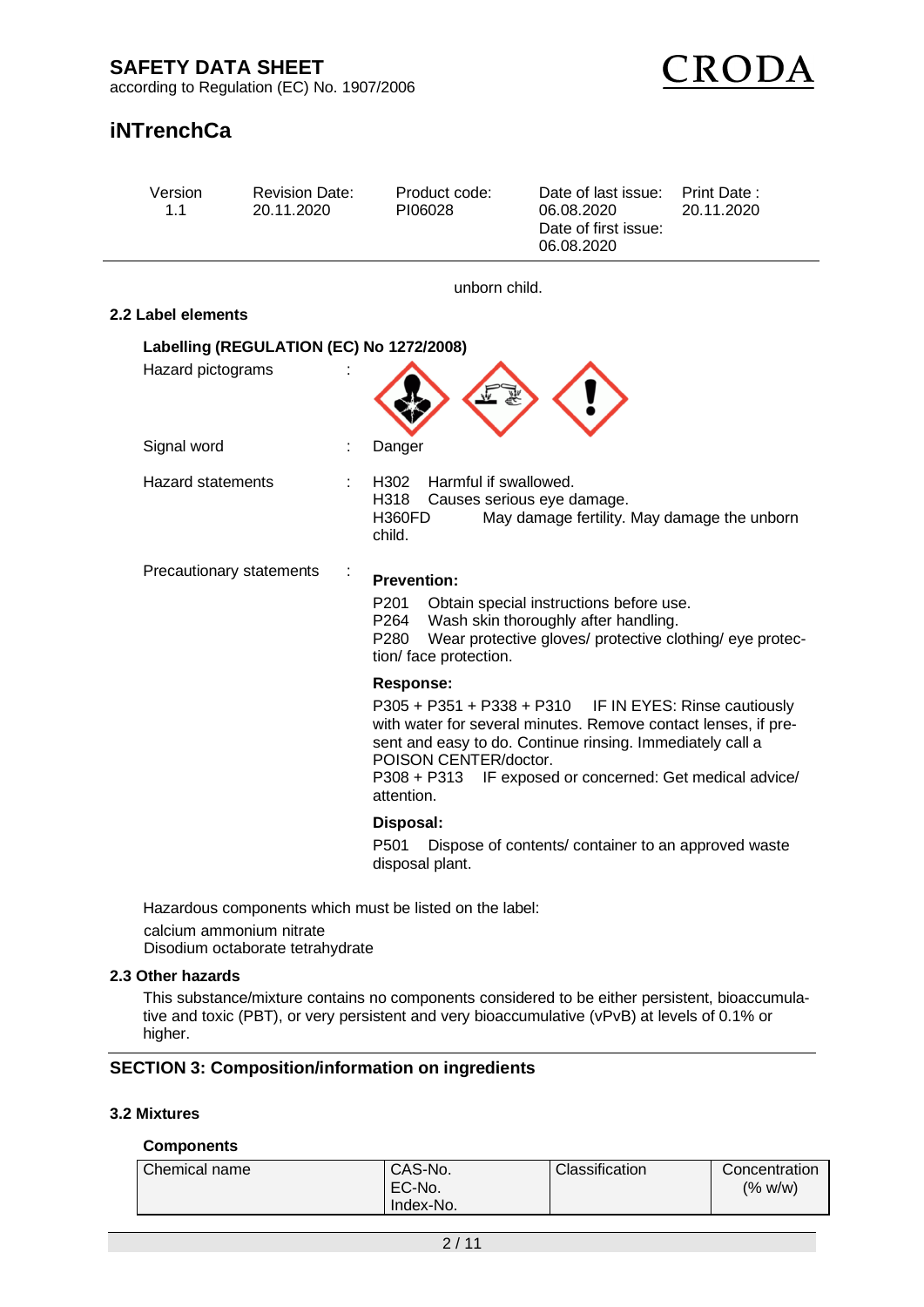RODA

according to Regulation (EC) No. 1907/2006

# **iNTrenchCa**

| Version<br><b>Revision Date:</b><br>Product code:<br>11<br>PI06028<br>20.11.2020 | Date of last issue:<br>06.08.2020<br>Date of first issue:<br>06.08.2020 | Print Date :<br>20.11.2020 |
|----------------------------------------------------------------------------------|-------------------------------------------------------------------------|----------------------------|
|----------------------------------------------------------------------------------|-------------------------------------------------------------------------|----------------------------|

|                                  | <b>Registration number</b>                                  |                                        |              |
|----------------------------------|-------------------------------------------------------------|----------------------------------------|--------------|
| calcium ammonium nitrate         | 15245-12-2<br>239-289-5<br>01-2119493947-16-<br><b>XXXX</b> | Acute Tox. 4; H302<br>Eye Dam. 1; H318 | $>= 30 - 50$ |
| Disodium octaborate tetrahydrate | 12280-03-4<br>005-020-00-3<br>01-2119490860-33-<br>XXXX     | Repr. 1B; H360FD                       | $>= 0.3 - 1$ |

For explanation of abbreviations see section 16.

## **SECTION 4: First aid measures**

#### **4.1 Description of first aid measures**

| If inhaled              | : If breathed in, move person into fresh air.<br>If symptoms persist, call a physician.                                                                                                   |
|-------------------------|-------------------------------------------------------------------------------------------------------------------------------------------------------------------------------------------|
| In case of skin contact | : In case of contact, immediately flush skin with plenty of water<br>for at least 15 minutes while removing contaminated clothing<br>and shoes.<br>If symptoms persist, call a physician. |
| In case of eye contact  | : In the case of contact with eyes, rinse immediately with plenty<br>of water and seek medical advice.                                                                                    |
| If swallowed            | : If swallowed, call a poison control centre or doctor immediate-<br>ly.                                                                                                                  |

#### **4.2 Most important symptoms and effects, both acute and delayed**

| Symptoms | None known. |
|----------|-------------|
|          |             |

### **4.3 Indication of any immediate medical attention and special treatment needed** Treatment : None known.

#### **SECTION 5: Firefighting measures**

| 5.1 Extinguishing media           |                                                                                                                                                                                               |
|-----------------------------------|-----------------------------------------------------------------------------------------------------------------------------------------------------------------------------------------------|
| Suitable extinguishing media      | Use extinguishing measures that are appropriate to local cir-<br>cumstances and the surrounding environment.<br>Use water spray, alcohol-resistant foam, dry chemical or car-<br>bon dioxide. |
| Unsuitable extinguishing<br>media | $\therefore$ High volume water jet                                                                                                                                                            |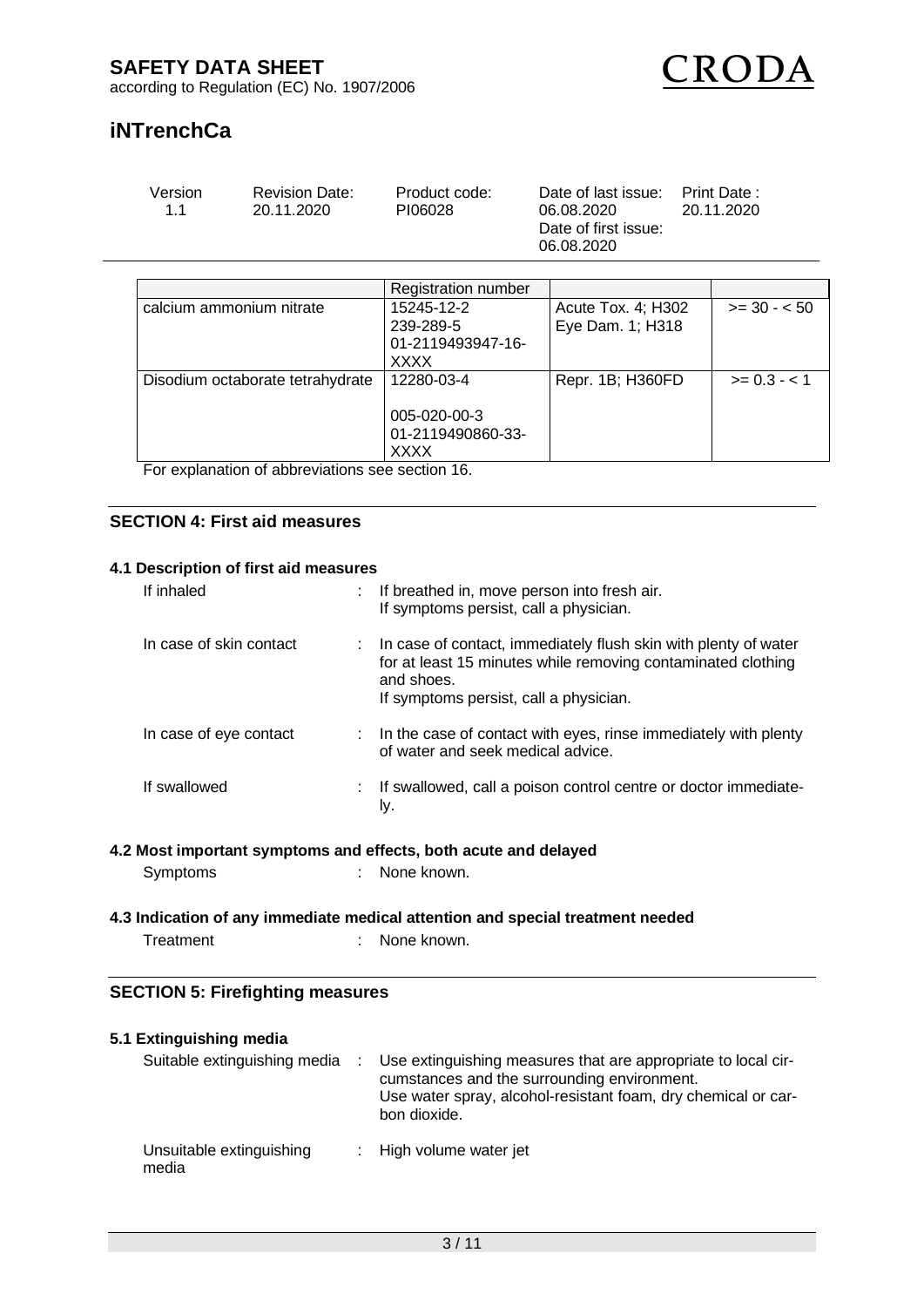

# **iNTrenchCa**

| Version<br>1.1                                         | <b>Revision Date:</b><br>20.11.2020           | Product code:<br>PI06028                                                                                                                                                                                                 | Date of last issue:<br>06.08.2020<br>Date of first issue:<br>06.08.2020 | Print Date:<br>20.11.2020 |  |  |  |  |  |
|--------------------------------------------------------|-----------------------------------------------|--------------------------------------------------------------------------------------------------------------------------------------------------------------------------------------------------------------------------|-------------------------------------------------------------------------|---------------------------|--|--|--|--|--|
|                                                        |                                               | 5.2 Special hazards arising from the substance or mixture                                                                                                                                                                |                                                                         |                           |  |  |  |  |  |
| Specific hazards during fire-<br>$\sim 10$<br>fighting |                                               | In case of fire hazardous decomposition products may be<br>produced such as:<br>Carbon oxides                                                                                                                            |                                                                         |                           |  |  |  |  |  |
|                                                        |                                               | Do not use a solid water stream as it may scatter and spread<br>fire.                                                                                                                                                    |                                                                         |                           |  |  |  |  |  |
| 5.3 Advice for firefighters                            |                                               |                                                                                                                                                                                                                          |                                                                         |                           |  |  |  |  |  |
| Special protective equipment :<br>for firefighters     |                                               | In the event of fire, wear self-contained breathing apparatus.                                                                                                                                                           |                                                                         |                           |  |  |  |  |  |
| Further information                                    |                                               | Prevent fire extinguishing water from contaminating surface<br>water or the ground water system.<br>Fire residues and contaminated fire extinguishing water must<br>be disposed of in accordance with local regulations. |                                                                         |                           |  |  |  |  |  |
|                                                        | <b>SECTION 6: Accidental release measures</b> |                                                                                                                                                                                                                          |                                                                         |                           |  |  |  |  |  |

# **6.1 Personal precautions, protective equipment and emergency procedures**

| Personal precautions          | : Ensure adequate ventilation.<br>Use personal protective equipment. |
|-------------------------------|----------------------------------------------------------------------|
| 6.2 Environmental precautions |                                                                      |

| Environmental precautions | : Prevent product from entering drains.                                                  |
|---------------------------|------------------------------------------------------------------------------------------|
|                           | If the product contaminates rivers and lakes or drains inform<br>respective authorities. |
|                           |                                                                                          |

# **6.3 Methods and material for containment and cleaning up**

| Methods for cleaning up | Soak up with inert absorbent material.                     |
|-------------------------|------------------------------------------------------------|
|                         | Sweep up and shovel into suitable containers for disposal. |

### **6.4 Reference to other sections**

None.

### **SECTION 7: Handling and storage**

| 7.1 Precautions for safe handling                  |  |                                                                                                                          |  |  |  |  |  |
|----------------------------------------------------|--|--------------------------------------------------------------------------------------------------------------------------|--|--|--|--|--|
| Advice on safe handling                            |  | Avoid contact with skin, eyes and clothing.<br>Handle in accordance with good industrial hygiene and safety<br>practice. |  |  |  |  |  |
| Advice on protection against<br>fire and explosion |  | Normal measures for preventive fire protection.                                                                          |  |  |  |  |  |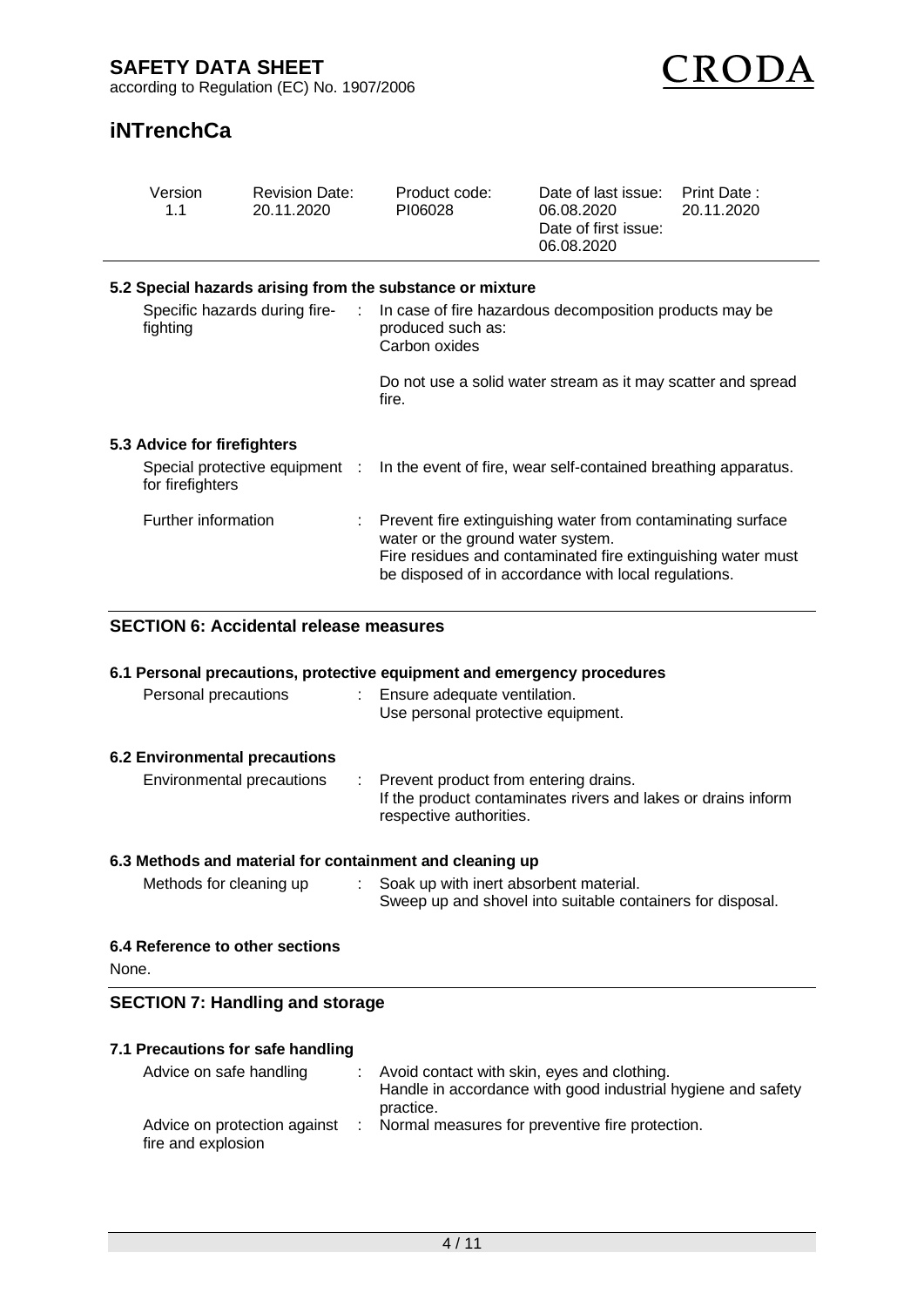

# **iNTrenchCa**

| Version<br>1.1                                   | <b>Revision Date:</b><br>20.11.2020 |                | Product code:<br>PI06028                                                                                                                                                                            | Date of last issue:<br>06.08.2020<br>Date of first issue:<br>06.08.2020 | Print Date:<br>20.11.2020 |
|--------------------------------------------------|-------------------------------------|----------------|-----------------------------------------------------------------------------------------------------------------------------------------------------------------------------------------------------|-------------------------------------------------------------------------|---------------------------|
|                                                  |                                     |                | 7.2 Conditions for safe storage, including any incompatibilities                                                                                                                                    |                                                                         |                           |
| Requirements for storage<br>areas and containers |                                     | $\mathbb{R}^n$ | Store in original container. Containers which are opened must<br>be carefully resealed and kept upright to prevent leakage.<br>Keep container tightly closed in a dry and well-ventilated<br>place. |                                                                         |                           |
| Advice on common storage                         |                                     |                | : No special restrictions on storage with other products.                                                                                                                                           |                                                                         |                           |
| Further information on stor-<br>age stability    |                                     |                | Stable under recommended storage conditions.                                                                                                                                                        |                                                                         |                           |
| 7.3 Specific end use(s)<br>Specific use(s)       |                                     |                | Fertilizers                                                                                                                                                                                         |                                                                         |                           |

# **SECTION 8: Exposure controls/personal protection**

#### **8.1 Control parameters**

Contains no substances with occupational exposure limit values.

#### **8.2 Exposure controls**

|  |  | Personal protective equipment |
|--|--|-------------------------------|
|--|--|-------------------------------|

| Eye protection<br>Hand protection                             | : Tightly fitting safety goggles                                                                                                 |
|---------------------------------------------------------------|----------------------------------------------------------------------------------------------------------------------------------|
| Remarks<br>Skin and body protection<br>Respiratory protection | : Impervious gloves<br>: Impervious clothing<br>: In the case of vapour formation use a respirator with an ap-<br>proved filter. |

# **SECTION 9: Physical and chemical properties**

### **9.1 Information on basic physical and chemical properties**

| Appearance<br>Colour<br>Odour<br>Odour Threshold | liquid<br>dark green<br>No data available<br>No data available |
|--------------------------------------------------|----------------------------------------------------------------|
| рH                                               | $5.0 - 7.0$                                                    |
| Melting point                                    | No data available                                              |
| Boiling point                                    | No data available                                              |
| Decomposition temperature                        | No data available                                              |
| Flash point                                      | No data available                                              |
| Evaporation rate                                 | No data available                                              |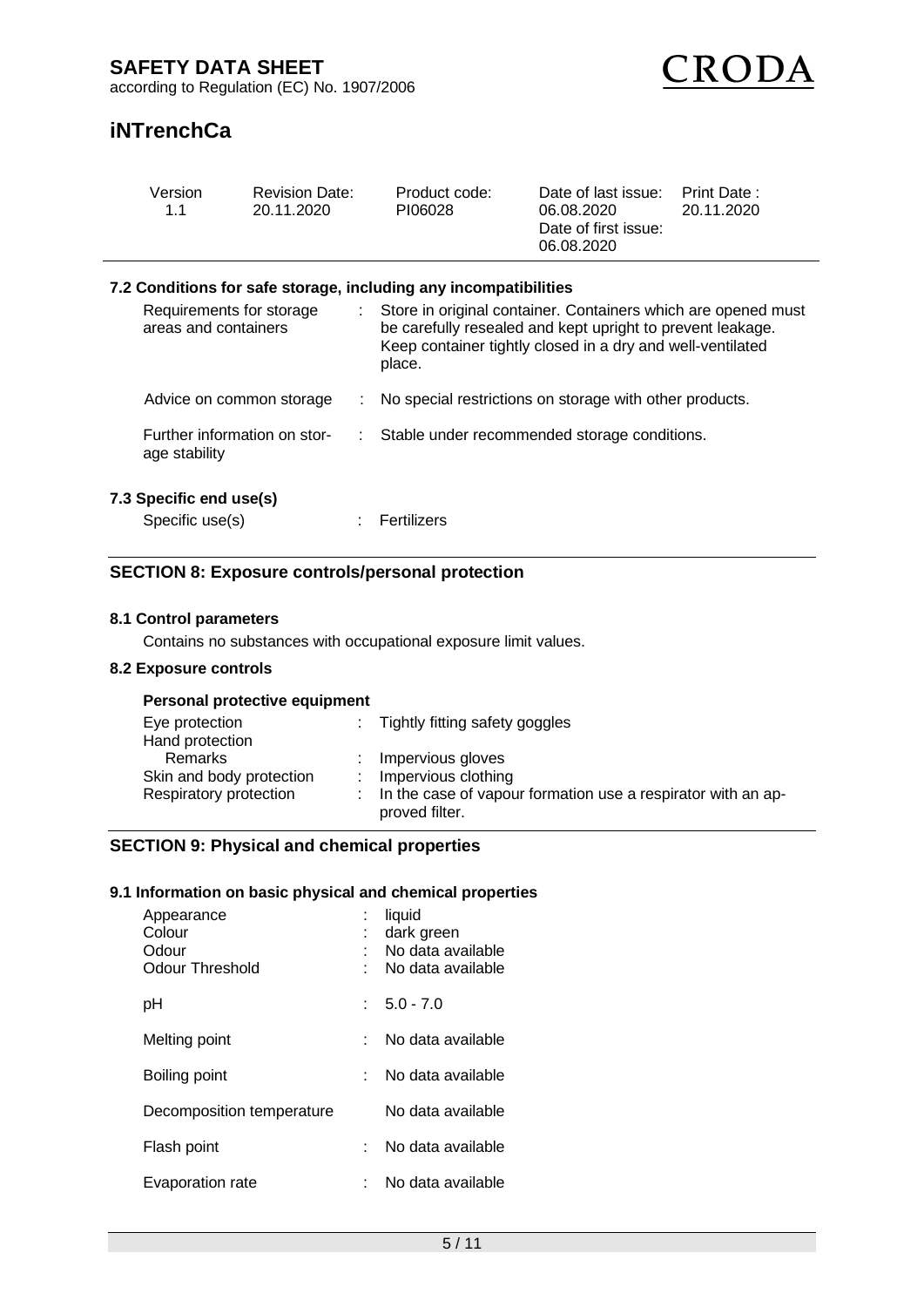# **SAFETY DATA SHEET**

according to Regulation (EC) No. 1907/2006



# **iNTrenchCa**

| Version<br>1.1                                      | <b>Revision Date:</b><br>20.11.2020 |   | Product code:<br>PI06028            | Date of last issue:<br>06.08.2020<br>Date of first issue:<br>06.08.2020 | Print Date:<br>20.11.2020 |
|-----------------------------------------------------|-------------------------------------|---|-------------------------------------|-------------------------------------------------------------------------|---------------------------|
| Flammability (solid, gas)                           |                                     | ÷ | No data available                   |                                                                         |                           |
| Upper explosion limit / Upper<br>flammability limit |                                     | ÷ | No data available                   |                                                                         |                           |
| Lower explosion limit / Lower<br>flammability limit |                                     |   | No data available                   |                                                                         |                           |
| Vapour pressure                                     |                                     |   | No data available                   |                                                                         |                           |
| Relative vapour density                             |                                     | ÷ | No data available                   |                                                                         |                           |
| Density                                             |                                     |   | 1.345 - 1.355 g/cm3                 |                                                                         |                           |
| Solubility(ies)<br>Water solubility                 | Solubility in other solvents        |   | No data available<br>not determined |                                                                         |                           |
| Partition coefficient: n-<br>octanol/water          |                                     |   | No data available                   |                                                                         |                           |
| Auto-ignition temperature                           |                                     | ÷ | No data available                   |                                                                         |                           |
| Decomposition temperature                           |                                     | ÷ | No data available                   |                                                                         |                           |
| Viscosity<br>Viscosity, dynamic                     |                                     |   | No data available                   |                                                                         |                           |
| Viscosity, kinematic                                |                                     |   | No data available                   |                                                                         |                           |
| <b>Explosive properties</b>                         |                                     |   | No data available                   |                                                                         |                           |
| Oxidizing properties                                |                                     |   | No data available                   |                                                                         |                           |
| 9.2 Other information<br>Self-ignition              |                                     |   | No data available                   |                                                                         |                           |

# **SECTION 10: Stability and reactivity**

| 10.1 Reactivity<br>No data available                |                                                |
|-----------------------------------------------------|------------------------------------------------|
| <b>10.2 Chemical stability</b><br>No data available |                                                |
| 10.3 Possibility of hazardous reactions             |                                                |
| Hazardous reactions                                 | : Stable under recommended storage conditions. |
| 10.4 Conditions to avoid<br>Conditions to avoid     | None known                                     |
|                                                     |                                                |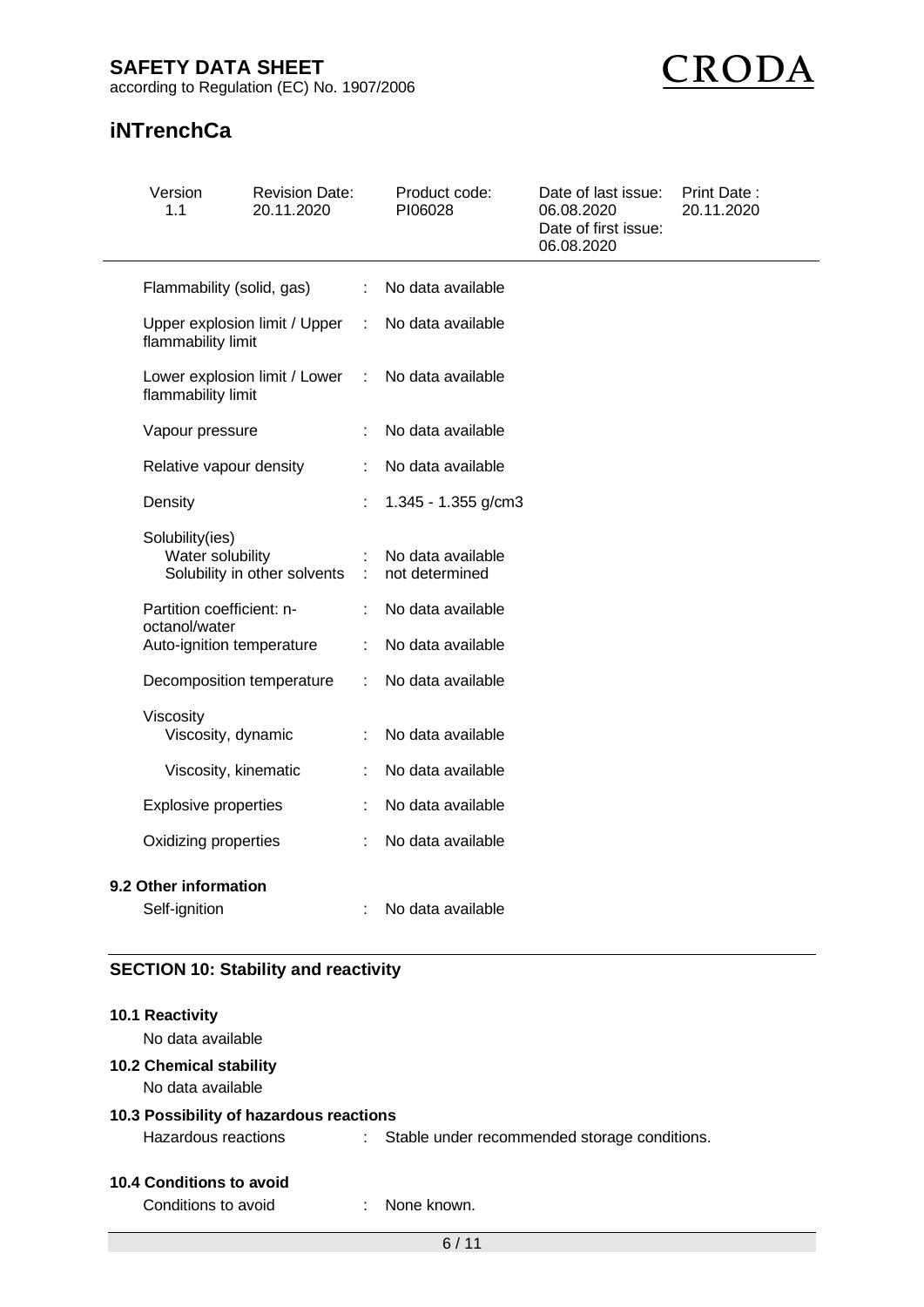

# **iNTrenchCa**

| Version<br>1.1                                     | <b>Revision Date:</b><br>20.11.2020          |    | Product code:<br>PI06028                                                                 | Date of last issue:<br>06.08.2020<br>Date of first issue:<br>06.08.2020 | Print Date:<br>20.11.2020 |
|----------------------------------------------------|----------------------------------------------|----|------------------------------------------------------------------------------------------|-------------------------------------------------------------------------|---------------------------|
| 10.5 Incompatible materials                        |                                              |    |                                                                                          |                                                                         |                           |
| Materials to avoid                                 |                                              | ÷. | No data available                                                                        |                                                                         |                           |
| No data available                                  | 10.6 Hazardous decomposition products        |    |                                                                                          |                                                                         |                           |
|                                                    | <b>SECTION 11: Toxicological information</b> |    |                                                                                          |                                                                         |                           |
|                                                    | 11.1 Information on toxicological effects    |    |                                                                                          |                                                                         |                           |
| <b>Acute toxicity</b>                              |                                              |    |                                                                                          |                                                                         |                           |
| Product:                                           |                                              |    |                                                                                          |                                                                         |                           |
| Acute oral toxicity                                |                                              |    | No data available:<br>Acute toxicity estimate: 1,306 mg/kg<br>Method: Calculation method |                                                                         |                           |
| Acute inhalation toxicity<br>Acute dermal toxicity |                                              |    | No data available:<br>No data available:                                                 |                                                                         |                           |
| <b>Skin corrosion/irritation</b>                   |                                              |    |                                                                                          |                                                                         |                           |
| Product:                                           |                                              |    |                                                                                          |                                                                         |                           |
| Remarks                                            |                                              |    | No data available                                                                        |                                                                         |                           |
|                                                    | Serious eye damage/eye irritation            |    |                                                                                          |                                                                         |                           |
| Product:                                           |                                              |    |                                                                                          |                                                                         |                           |
| Remarks                                            | ÷                                            |    | No data available                                                                        |                                                                         |                           |
|                                                    | <b>Respiratory or skin sensitisation</b>     |    |                                                                                          |                                                                         |                           |
| Product:                                           |                                              |    |                                                                                          |                                                                         |                           |
| <b>Remarks</b>                                     | ÷                                            |    | No data available                                                                        |                                                                         |                           |
| <b>Germ cell mutagenicity</b>                      |                                              |    |                                                                                          |                                                                         |                           |
| Product:<br>Genotoxicity in vitro                  |                                              |    | : Remarks: No data available                                                             |                                                                         |                           |
| Carcinogenicity                                    |                                              |    |                                                                                          |                                                                         |                           |
| Product:<br>ment                                   |                                              |    | Carcinogenicity - Assess- : No data available                                            |                                                                         |                           |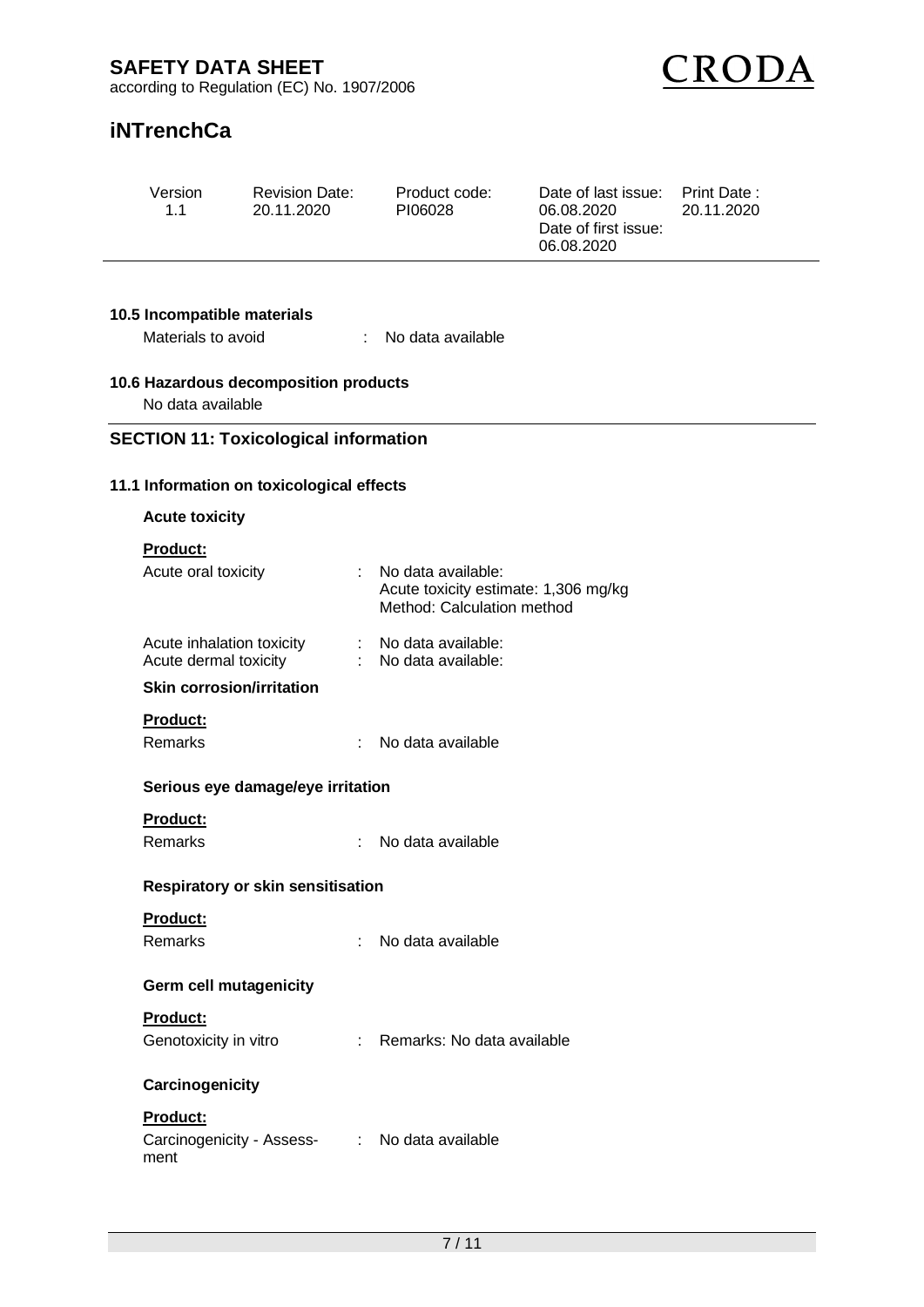# **SAFETY DATA SHEET**

according to Regulation (EC) No. 1907/2006



# **iNTrenchCa**

|                                         | Version<br>1.1                                                 | <b>Revision Date:</b><br>20.11.2020 | Product code:<br>PI06028                                                                                                 | Date of last issue:<br>06.08.2020<br>Date of first issue:<br>06.08.2020 | Print Date:<br>20.11.2020 |  |  |  |
|-----------------------------------------|----------------------------------------------------------------|-------------------------------------|--------------------------------------------------------------------------------------------------------------------------|-------------------------------------------------------------------------|---------------------------|--|--|--|
|                                         | <b>Reproductive toxicity</b>                                   |                                     |                                                                                                                          |                                                                         |                           |  |  |  |
|                                         | <b>Product:</b>                                                |                                     |                                                                                                                          |                                                                         |                           |  |  |  |
|                                         | sessment                                                       |                                     | Reproductive toxicity - As- : No data available                                                                          |                                                                         |                           |  |  |  |
|                                         | <b>STOT - single exposure</b>                                  |                                     |                                                                                                                          |                                                                         |                           |  |  |  |
|                                         | Product:                                                       |                                     |                                                                                                                          |                                                                         |                           |  |  |  |
|                                         | Assessment                                                     | ÷.                                  | No data available                                                                                                        |                                                                         |                           |  |  |  |
|                                         | <b>STOT - repeated exposure</b>                                |                                     |                                                                                                                          |                                                                         |                           |  |  |  |
|                                         | Product:                                                       |                                     |                                                                                                                          |                                                                         |                           |  |  |  |
|                                         | Assessment                                                     |                                     | No data available                                                                                                        |                                                                         |                           |  |  |  |
|                                         | <b>Aspiration toxicity</b>                                     |                                     |                                                                                                                          |                                                                         |                           |  |  |  |
|                                         | <b>Product:</b>                                                |                                     |                                                                                                                          |                                                                         |                           |  |  |  |
|                                         | No data available                                              |                                     |                                                                                                                          |                                                                         |                           |  |  |  |
|                                         | <b>SECTION 12: Ecological information</b>                      |                                     |                                                                                                                          |                                                                         |                           |  |  |  |
|                                         |                                                                |                                     |                                                                                                                          |                                                                         |                           |  |  |  |
|                                         | 12.1 Toxicity                                                  |                                     |                                                                                                                          |                                                                         |                           |  |  |  |
|                                         | Product:                                                       |                                     |                                                                                                                          |                                                                         |                           |  |  |  |
|                                         | Toxicity to fish                                               | ÷                                   | Remarks: No data available                                                                                               |                                                                         |                           |  |  |  |
|                                         | 12.2 Persistence and degradability                             |                                     |                                                                                                                          |                                                                         |                           |  |  |  |
|                                         | Product:                                                       |                                     |                                                                                                                          |                                                                         |                           |  |  |  |
|                                         | Biodegradability                                               |                                     | Remarks: No data available                                                                                               |                                                                         |                           |  |  |  |
|                                         | 12.3 Bioaccumulative potential                                 |                                     |                                                                                                                          |                                                                         |                           |  |  |  |
|                                         | Product:                                                       |                                     |                                                                                                                          |                                                                         |                           |  |  |  |
|                                         | Bioaccumulation                                                | ÷.                                  | Remarks: No data available                                                                                               |                                                                         |                           |  |  |  |
| 12.4 Mobility in soil                   |                                                                |                                     |                                                                                                                          |                                                                         |                           |  |  |  |
|                                         | Product:<br>Distribution among environ-<br>mental compartments |                                     | : Remarks: No data available                                                                                             |                                                                         |                           |  |  |  |
| 12.5 Results of PBT and vPvB assessment |                                                                |                                     |                                                                                                                          |                                                                         |                           |  |  |  |
| Product:                                |                                                                |                                     |                                                                                                                          |                                                                         |                           |  |  |  |
|                                         | Assessment                                                     |                                     | This substance/mixture contains no components considered<br>to be either persistent, bioaccumulative and toxic (PBT), or |                                                                         |                           |  |  |  |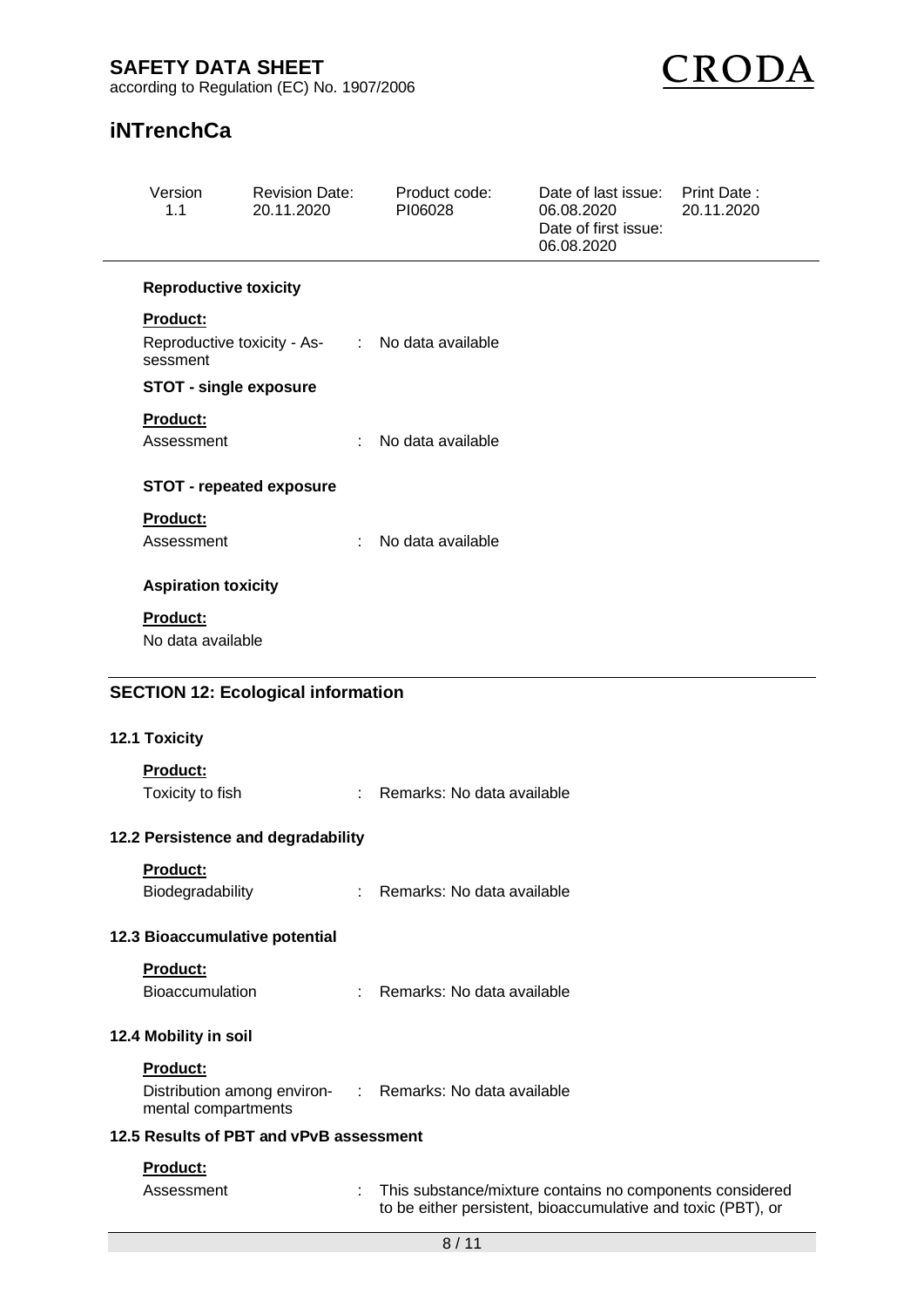

# **iNTrenchCa**

| Version<br>1.1                             | <b>Revision Date:</b><br>20.11.2020                                            |  | Product code:<br>PI06028                                                                              | Date of last issue:<br>06.08.2020<br>Date of first issue:<br>06.08.2020 | Print Date:<br>20.11.2020 |  |
|--------------------------------------------|--------------------------------------------------------------------------------|--|-------------------------------------------------------------------------------------------------------|-------------------------------------------------------------------------|---------------------------|--|
|                                            | very persistent and very bioaccumulative (vPvB) at levels of<br>0.1% or higher |  |                                                                                                       |                                                                         |                           |  |
| 12.6 Other adverse effects                 |                                                                                |  |                                                                                                       |                                                                         |                           |  |
| <b>Product:</b><br>mation                  | Additional ecological infor-<br>t.                                             |  | No data available                                                                                     |                                                                         |                           |  |
| <b>SECTION 13: Disposal considerations</b> |                                                                                |  |                                                                                                       |                                                                         |                           |  |
| 13.1 Waste treatment methods               |                                                                                |  |                                                                                                       |                                                                         |                           |  |
| Product                                    | t                                                                              |  | Dispose of in accordance with local regulations.                                                      |                                                                         |                           |  |
| Contaminated packaging                     |                                                                                |  | Empty remaining contents.<br>Do not re-use empty containers.<br>dling site for recycling or disposal. | Empty containers should be taken to an approved waste han-              |                           |  |

### **SECTION 14: Transport information**

#### **14.1 UN number**

Not regulated as a dangerous good

#### **14.2 UN proper shipping name**

Not regulated as a dangerous good

### **14.3 Transport hazard class(es)**

Not regulated as a dangerous good

#### **14.4 Packing group**

Not regulated as a dangerous good

#### **14.5 Environmental hazards**

Not regulated as a dangerous good

**14.6 Special precautions for user**

Not applicable

## **14.7 Transport in bulk according to Annex II of Marpol and the IBC Code**

Not applicable for product as supplied.

#### **SECTION 15: Regulatory information**

#### **15.1 Safety, health and environmental regulations/legislation specific for the substance or mixture**

# **The components of this product are reported in the following inventories:**

REACH : On the inventory, or in compliance with the inventory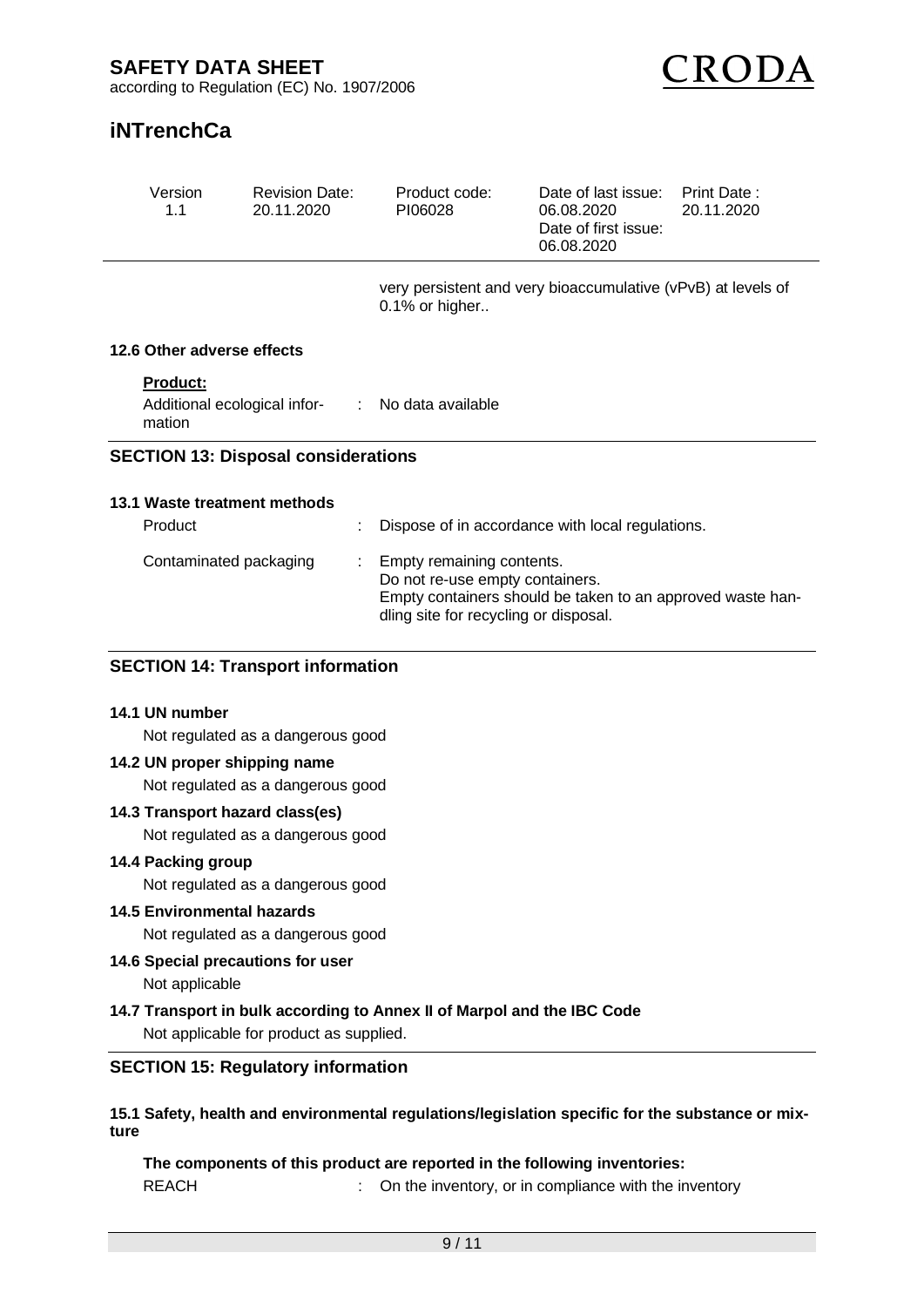

# **iNTrenchCa**

| Version | <b>Revision Date:</b> | Product code: | Date of last issue:  | Print Date : |
|---------|-----------------------|---------------|----------------------|--------------|
| 11      | 20.11.2020            | PI06028       | 06.08.2020           | 20.11.2020   |
|         |                       |               | Date of first issue: |              |

06.08.2020

#### **15.2 Chemical safety assessment**

This information is not available.

#### **SECTION 16: Other information**

#### **Full text of H-Statements**

| H302                                    |  | : Harmful if swallowed.                            |  |  |  |
|-----------------------------------------|--|----------------------------------------------------|--|--|--|
| H318                                    |  | : Causes serious eye damage.                       |  |  |  |
| <b>H360FD</b>                           |  | May damage fertility. May damage the unborn child. |  |  |  |
| <b>Full text of other abbreviations</b> |  |                                                    |  |  |  |
| Acute Tox.                              |  | : Acute toxicity                                   |  |  |  |
| Eye Dam.                                |  | : Serious eye damage                               |  |  |  |
| Repr.                                   |  | : Reproductive toxicity                            |  |  |  |

ADN - European Agreement concerning the International Carriage of Dangerous Goods by Inland Waterways; ADR - European Agreement concerning the International Carriage of Dangerous Goods by Road; AICS - Australian Inventory of Chemical Substances; ASTM - American Society for the Testing of Materials; bw - Body weight; CLP - Classification Labelling Packaging Regulation; Regulation (EC) No 1272/2008; CMR - Carcinogen, Mutagen or Reproductive Toxicant; DIN - Standard of the German Institute for Standardisation; DSL - Domestic Substances List (Canada); ECHA - European Chemicals Agency; EC-Number - European Community number; ECx - Concentration associated with x% response; ELx - Loading rate associated with x% response; EmS - Emergency Schedule; ENCS - Existing and New Chemical Substances (Japan); ErCx - Concentration associated with x% growth rate response; GHS - Globally Harmonized System; GLP - Good Laboratory Practice; IARC - International Agency for Research on Cancer; IATA - International Air Transport Association; IBC - International Code for the Construction and Equipment of Ships carrying Dangerous Chemicals in Bulk; IC50 - Half maximal inhibitory concentration; ICAO - International Civil Aviation Organization; IECSC - Inventory of Existing Chemical Substances in China; IMDG - International Maritime Dangerous Goods; IMO - International Maritime Organization; ISHL - Industrial Safety and Health Law (Japan); ISO - International Organisation for Standardization; KECI - Korea Existing Chemicals Inventory; LC50 - Lethal Concentration to 50 % of a test population; LD50 - Lethal Dose to 50% of a test population (Median Lethal Dose); MARPOL - International Convention for the Prevention of Pollution from Ships; n.o.s. - Not Otherwise Specified; NO(A)EC - No Observed (Adverse) Effect Concentration; NO(A)EL - No Observed (Adverse) Effect Level; NOELR - No Observable Effect Loading Rate; NZIoC - New Zealand Inventory of Chemicals; OECD - Organization for Economic Co-operation and Development; OPPTS - Office of Chemical Safety and Pollution Prevention; PBT - Persistent, Bioaccumulative and Toxic substance; PICCS - Philippines Inventory of Chemicals and Chemical Substances; (Q)SAR - (Quantitative) Structure Activity Relationship; REACH - Regulation (EC) No 1907/2006 of the European Parliament and of the Council concerning the Registration, Evaluation, Authorisation and Restriction of Chemicals; RID - Regulations concerning the International Carriage of Dangerous Goods by Rail; SADT - Self-Accelerating Decomposition Temperature; SDS - Safety Data Sheet; SVHC - Substance of Very High Concern; TCSI - Taiwan Chemical Substance Inventory; TRGS - Technical Rule for Hazardous Substances; TSCA - Toxic Substances Control Act (United States); UN - United Nations; vPvB - Very Persistent and Very Bioaccumulative

#### **Further information**

**Classification of the mixture: Classification procedure:**